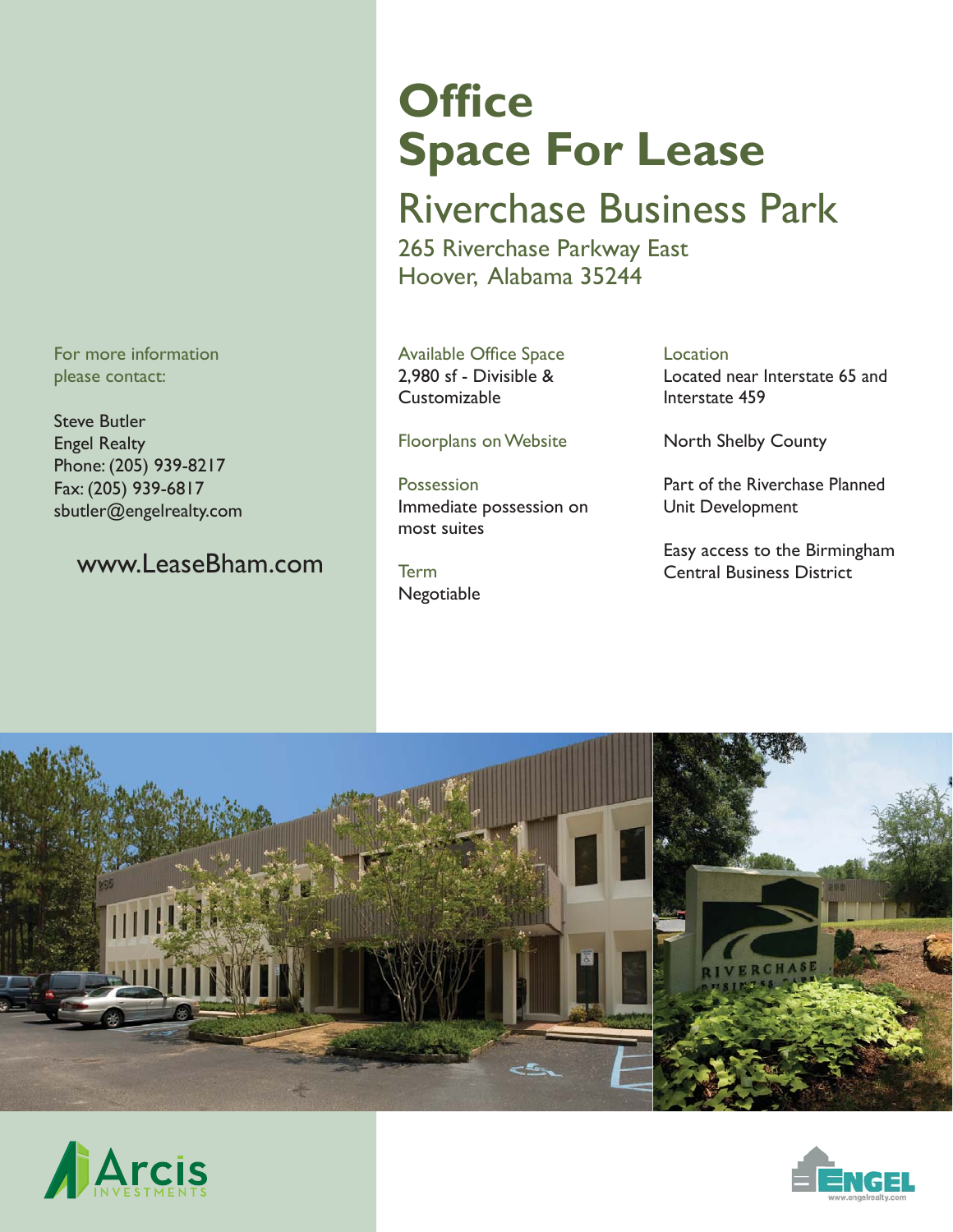

### **www.LeaseBham.com**